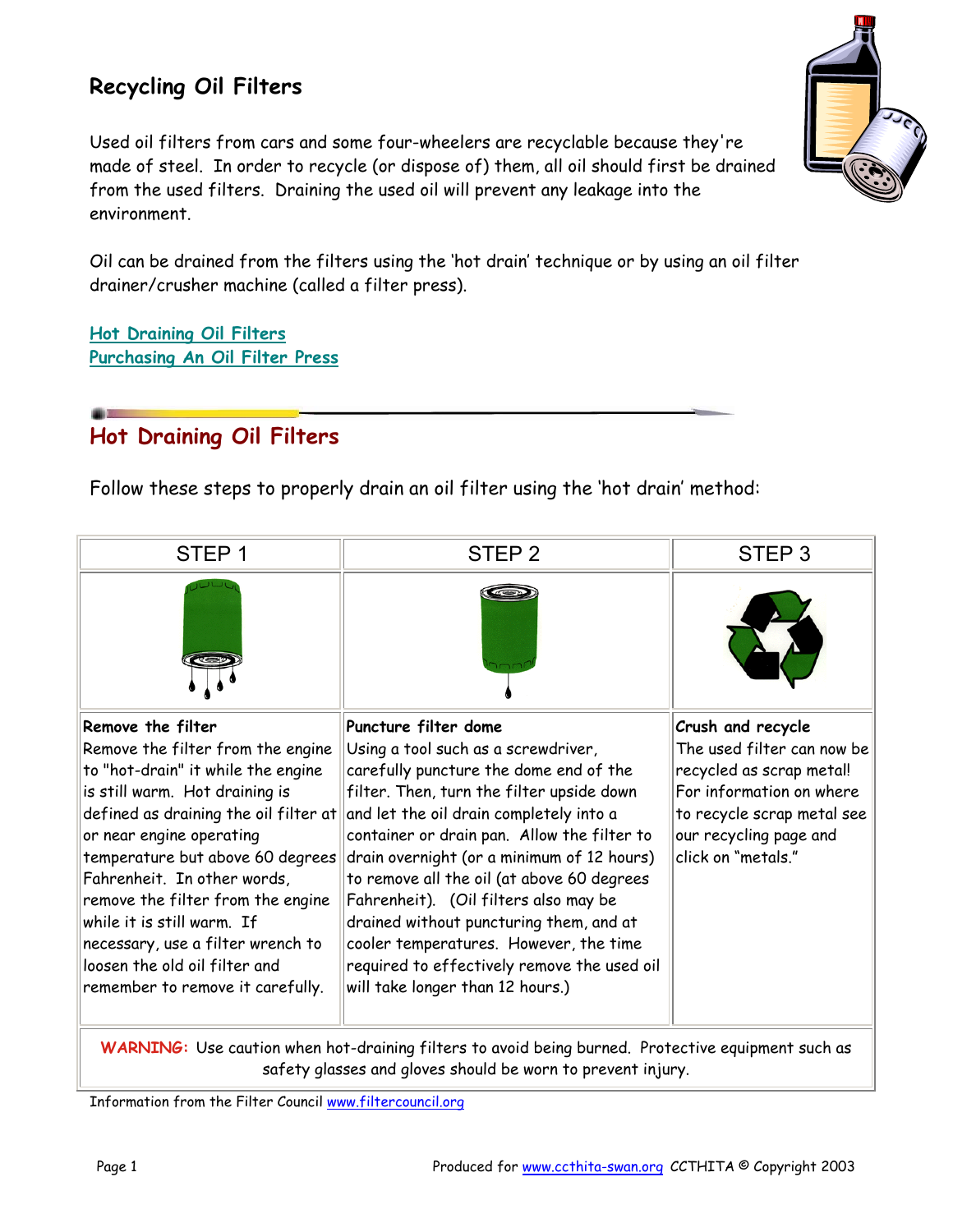## **Purchasing An Oil Filter Press**

Oil filter presses come in different brands and shapes and sizes. They also range in price from about **\$1400** for a smaller size to **\$3000** for an industrial size. Most filter presses work as follows:

- A filter is placed in a compartment with a door that closes.
- The crusher is turned on and presses the filter into a flat disc, forcing the oil out of the filter.
- A drain with a hose attached, located below the crushing area, funnels the used oil to your drum or container.

Below are examples of a few different oil filter presses with company contact details:



**OBERG International** <http://www.oberg-crusher.com> 14253 169th Drive Southeast, Suite #787 Monroe, WA 98272 Phone: 1 (800) 848-8228



**Newstripe, Inc.** <http://www.newstripe.com> 1700 Jasper St #F Aurora, CO 80011 Phone: 1 (800) 624-6706